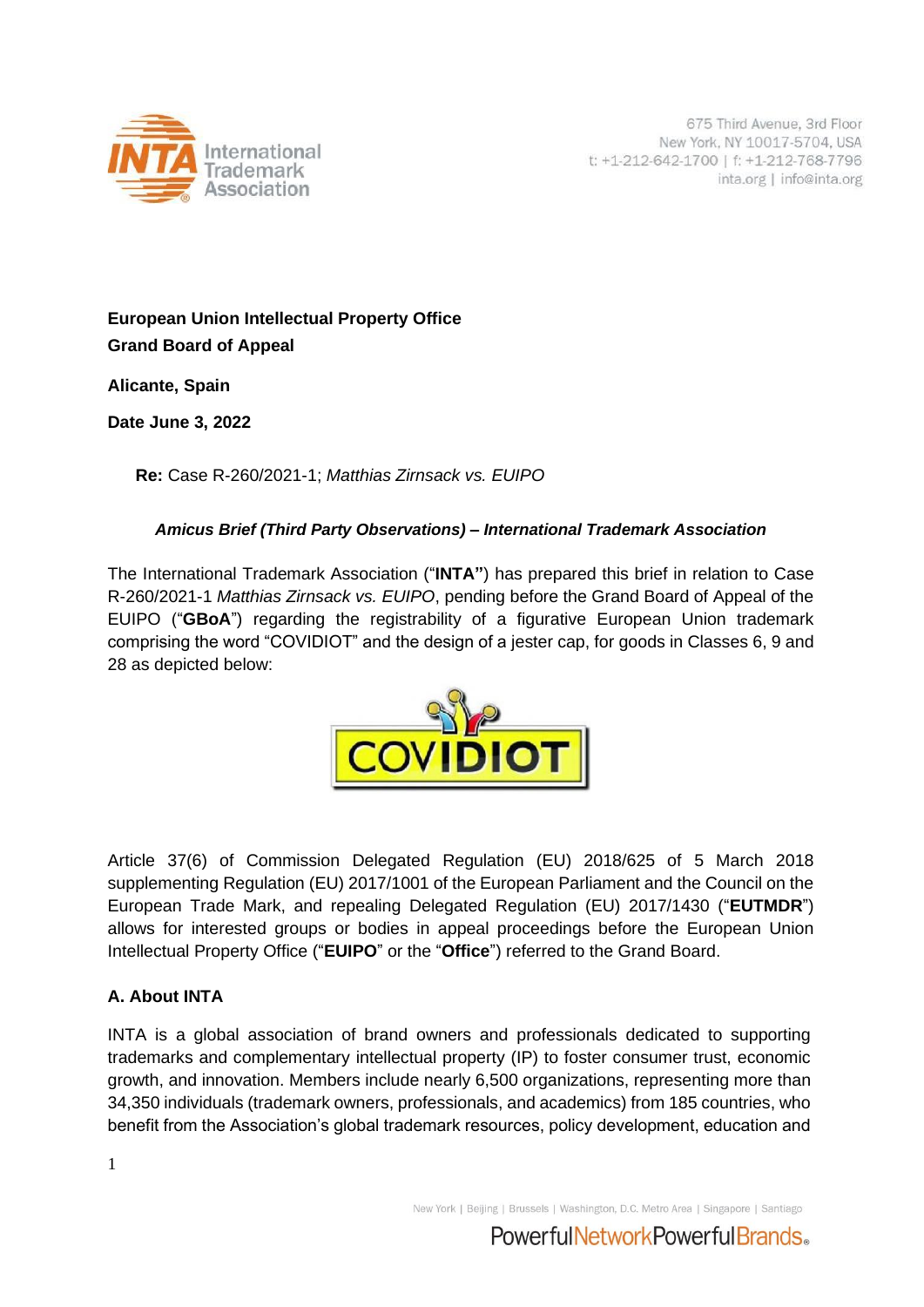training, and international network. Founded in 1878, INTA is headquartered in New York City, with offices in Brussels, Santiago, Shanghai, Singapore, and Washington, D.C., and a representative in New Delhi. For more information, visit [www.inta.org.](http://www.inta.org/)

An important objective of INTA is to protect the interests of the public by the proper use of trademarks. In this regard, INTA strives to advance the development of trademarks, related IP and unfair competition laws and treaties throughout the world, based on the global public interest in avoiding deception and confusion. INTA has been an official non-governmental observer to the World Intellectual Property Organization ("WIPO") since 1979 and actively participates in all trademark related WIPO proposals. INTA has influenced WIPO trademark initiatives such as the Trademark Law Treaty and is active in other international arenas, including the Asia Pacific Economic Cooperation Forum ("APEC"), the Association of Southeast Asia Nations ("ASEAN"), the European Union ("EU") and the World Trade Organization ("WTO").

INTA provides expertise concerning trademark and other IP-related laws to courts and intellectual property offices around the world through the submission of amicus curiae ("friend of the court") briefs or similar filings, playing a neutral role and addressing only the legal issues. Since 1916, INTA has intervened as *amicus curiae* in the US and in other jurisdictions, including before both the Court of Justice and the General Court of the European Union (respectively, "**CJEU**" and "**GCEU**"), as well as before the EUIPO GBoA. A list of some of these submissions is attached as **Annex A** to this brief.

## **B. INTA's interest in the case**

INTA is not a party in the case. INTA however believes that the case is significant to the development of trademark law and presents itself as a "friend of the court" in this matter and as done in the past (see the cases listed in Annex A).

As mentioned above, through its International Amicus Committee, INTA provides expertise concerning trademark and other IP-related laws to courts and trademark offices around the world through the submission of *amicus curiae* briefs or similar filings. Through these kinds of filings, INTA takes advantage of procedures that allow an independent third party to a proceeding voluntarily to offer an opinion on a legal matter, such as the proper interpretation or application of the law, or an explanation for why certain policies are superior.

The purpose of INTA's intervention in such cases is to ensure that the court or tribunal is fully informed about the relevant issues that may impact the law in a given jurisdiction. Unlike the parties in litigations, who typically focus on the specific facts of a case and argue for a particular outcome, INTA plays a neutral role, addressing the legal issues. INTA hereby acts in the interests of the represented manufacturers, producers, suppliers of services, traders or consumers, who are affected by the various issues of concern in this case regarding registrability of marks.

In particular, this submission was prepared by INTA's International Amicus Committee – Europe Amicus Subcommittee, with the approval of INTA's Executive Committee of the Board of Directors, following a strictly independent procedure. In order to maintain INTA's independence, the preparation of the enclosed submission took place confidentially. INTA did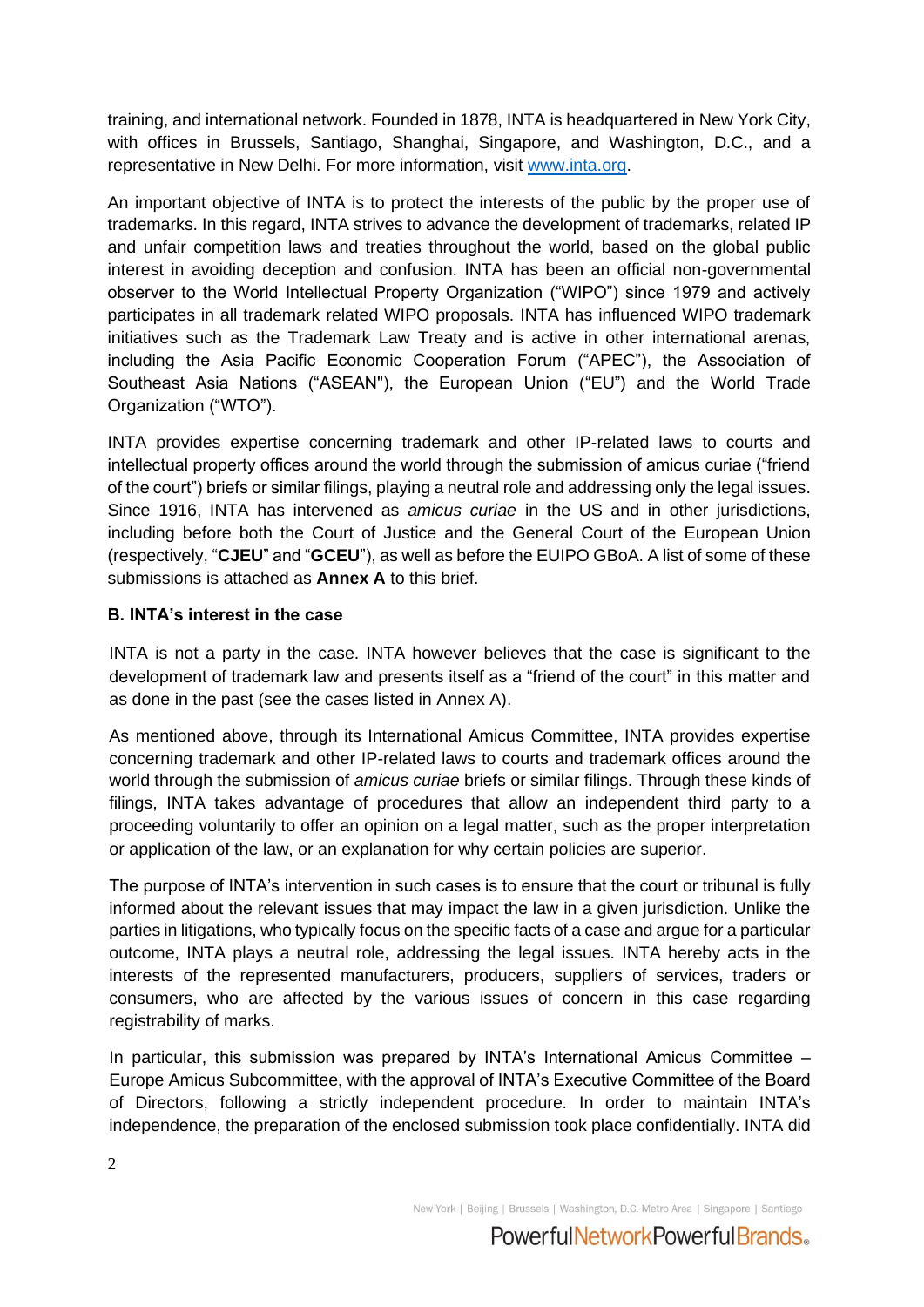not disclose its deliberations to either of the parties and did not consult with the parties on the issues in the cases.

In this case, INTA has an interest in looking into the legal background of the absolute grounds for refusal under the provision of Article 7 (1) f EUTMR, which is defined by the interplay between the interests of the applicant, the legitimate reasons for refusal behind the terms "public policy" and "accepted principles of morality", the (human) right of property and the (human) right of freedom of speech. INTA contends that the complexity of this legal background calls for developing tests to be applied by the EUIPO – as well as by the other judicator bodies within the EU – in a uniform manner and with a predictable outcome. Therefore, INTA will focus on general issues in regard to Article 7 (1) f EUTMR, without looking into the details of this case, including possible other grounds for refusal under review of the GBoA.

INTA hopes that its comments may be of assistance to the GBoA.

## **C. Background**

## *1. Case*

By interlocutory decision of December 12, 2021 ("**Referral Decision**"), the EUIPO's First Board of Appeal ("BoA") has referred to the GBoA the question of whether or not the application for a figurative mark -



- to be registered for clamps made of metal in Class 6, gaming software and mobile apps in Class 9 and board games and toys in Class 28 falls within the ground of refusal set forth in Article 7 (1) f of the EUTMR, for being contrary "*to public policy or to accepted principles of morality*".

The BoA agreed with the findings of the examiner that the word "covidiot" is a compound of the words "covid" and "idiot", which will be understood, at the very least, by both German and English-speaking consumers. It is a term of the pandemic which bears a general meaning in that it designates a person who does not behave correctly during or in the wake of the Covid-19 pandemic. More specifically it designates an individual who (i) either ignores the information available concerning the danger of the Covid-19 virus or (ii) fails to take the precautionary measures imposed by government to protect him – or herself and others from becoming infected or which (iii) stores household goods in large quantities making those goods unavailable for others.

The BoA notes a possible application of Article 7 (1) f EUTMR in its second alternative, i.e. the mark bearing a content contrary to accepted principles of public morality. It contends that the word "COVIDIOT" designates a person or a group in a derogatory manner in connection with "COVID".

New York | Beiling | Brussels | Washington, D.C. Metro Area | Singapore | Santiago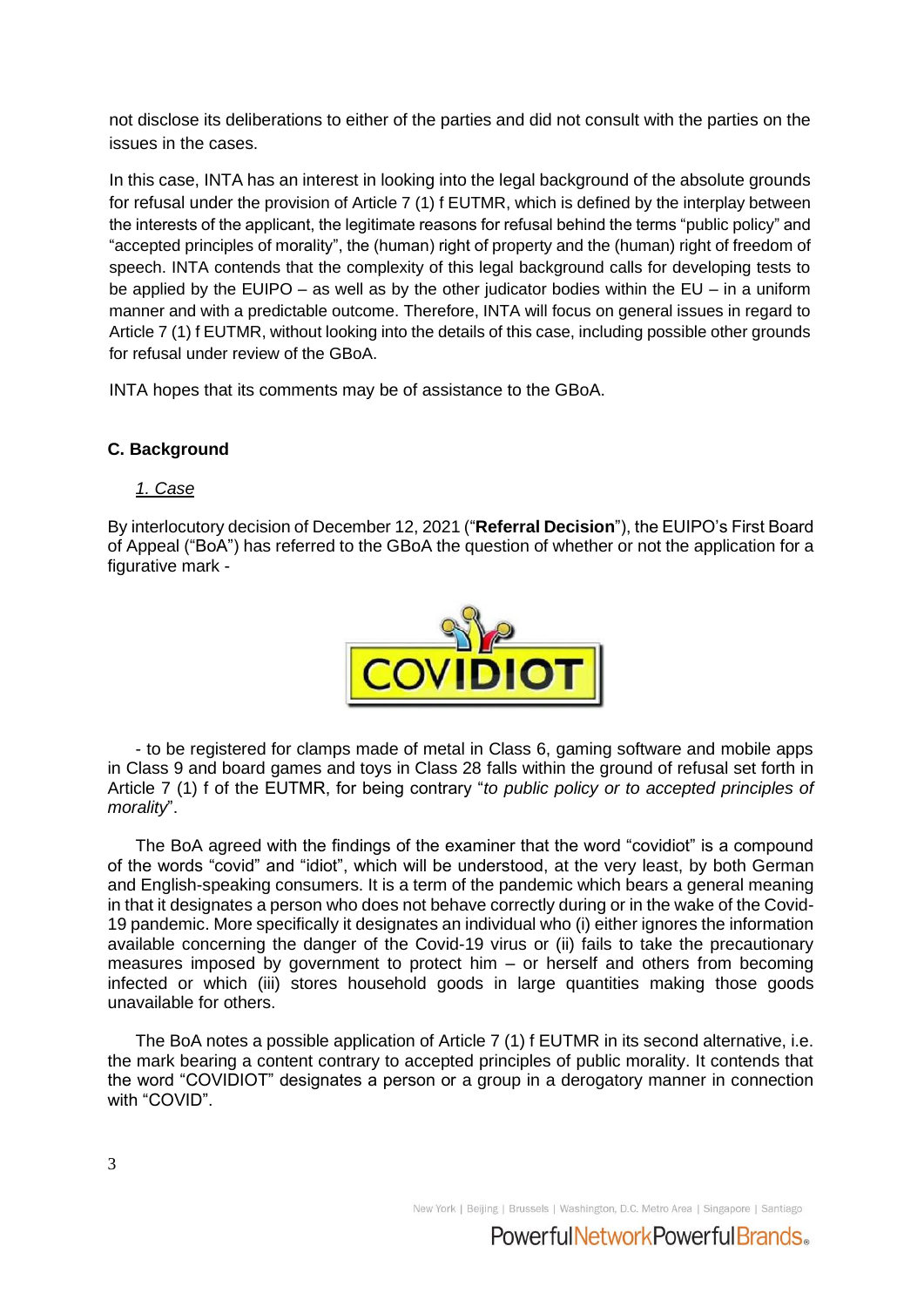Furthermore, the BoA appears to perceive a risk that the term may develop against public policy should it become, for example, a term that, by trivializing the actual message, incites a breach of the public pandemic measures.

The BoA further questions if the term may become just a fashionable term devoid of the capacity to indicate the origin for the goods applied or being perceived as a mere descriptive indication, a matter which shall not be examined herein.

Lastly, the BoA wonders whether, and to what extent, the principle of freedom expression – as resulting out of Article 11 of the Charter of Fundamental Rights of the European Union and Article 10 of the European Convention of Human Rights – should have an impact on the assessment of the grounds of refusal set forth in Article 7(1) f EUTMR.

The BoA refers the case to the GBoA for examination because of the *"degree of legal complexity of the case and its importance"* (see to this extent, Referral Decision paragraph 11).

## *2. Legislative Background*

Article 7 (1) f EUTMR bans from registration, as an absolute ground for refusal, trademarks

"*…which are contrary to public policy or to accepted principles of morality".*

The language of this provision is unchanged from the first Community Trademark Regulation (CTMR 40/94) of December 20, 1993, there is however no further definition or guidance in the legislation as to the content and scope of application of the terms "*public policy"*  and "*accepted principles of morality".*

## *3. Relevant Case Law*

Among the decisions applying the absolute grounds of refusal set forth in Article 7 (1) f EUMR (and its earlier legislative equivalents), it is worth mentioning:

- GBoA, July 6, 2006, R-0495/2005-G, denying the registrability of the mark "*Screw You"* in Classes 3, 25 and 33.
- GCEU, September 11, 2011, T-232/10, *Couture Tech Ltd v. OHIM*, EU:T:2011:498, denying the registrability of a figurative mark depicting the coat of arms of the former Union of Soviet Socialist Republics (USSR) -



in Classes 3, 14, 18, 23, 26 and 43.

• GCEU, March 9, 2012, T-417/10, *Federico Cortés del Valle López v. OHIM,*  EU:T:2012:120 (unpublished), denying the registrability of a figurative sign "*¡Que buenu ye! HIJOPUTA"*.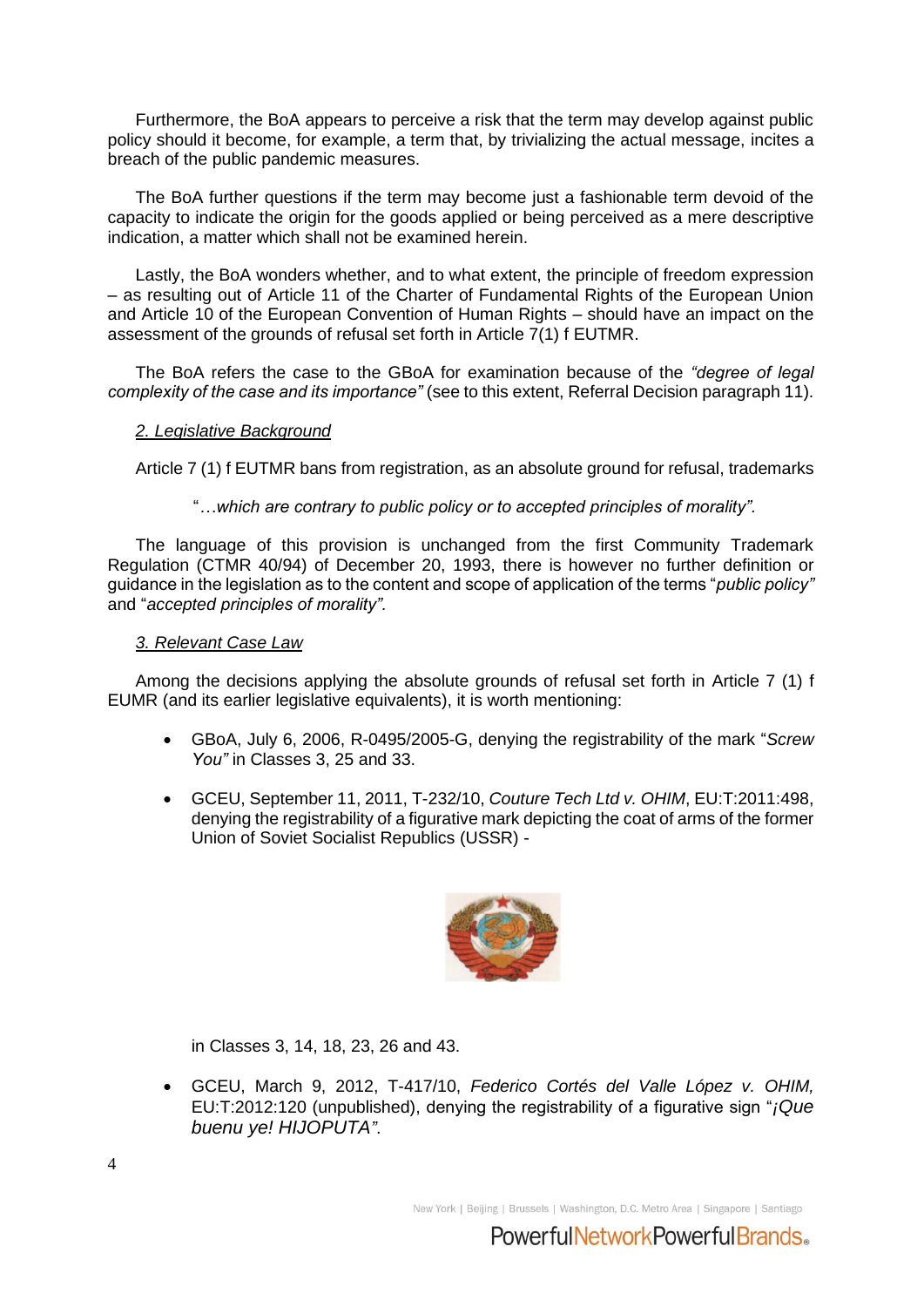- GCEU, November 14, 2013, T-52/13, *Efag Trade Mark Company v. OHIM,* EU:T:2013:596, denying the registrability of a wordmark "*Ficken"* in Classes 25, 32, 33 and 43.
- CJEU, February 27, 2020, C-240/18-P, *Constantin Film Produktion GmbH v. EUIPO*, EU:C:2020:118, setting aside the GCEU's judgement of January 24, 2018 (T-69/17, EU:T:2018:27) which had refused registration of the word mark "*Fuck Ju Göthe".*

## **D. Observations and Legal Analysis of INTA**

### *1. General Observation and Starting Point*

The terms "*public policy"* and "*principles of morality"* are inherently vague and therefore carry with them a risk of an inconsistent application and a danger of each examiner being tempted to follow personal preferences rather than clear legal guidance. The lack of dictionary guidance and the heavy influence of the subjective views of the examiners, which lead to inconsistencies, has been pointed out by INTA in its [amicus brief](https://www.inta.org/wp-content/uploads/public-files/advocacy/amicus-briefs/287422_Brief.pdf) filed in *Iancu vs. Brunetti* before the US Supreme Court. Brief for INTA at page 21-27, *Iancu v. Brunetti*, (U.S. Supreme Court 2019) (Case No. 18-302).

Furthermore, as the CJEU has observed in the *Fack Ju Göhte* case (in particular at paragraph 39), the values and norms "*are likely to change over time and vary in space*."

Adding the need to take account of the principle of free speech does not necessarily solve this problem as it just transports the uncertainty and vagueness to a higher level. Furthermore, it appears that the clearer the language and the scope of application of Article 7 (1) f EUTMR has been defined, the lesser there is a need to take freedom of speech into account in order to "rescue" applicants from an inconsistent and too broad interpretation of this provision.

### *2. Structural Analysis of the Provision in Dispute*

Article 7 (1) f EUTMR forms part of an exhaustive list of absolute grounds for refusal. These barriers are invoked not only in the rare case where a concern exists in the whole of the territory of the European Union, but where a concern exists "*in only part of the Union*" according to Article 7 (2) EUTMR<sup>1</sup>. Otherwise, for example, only word marks which are understood in all languages of the EU would qualify for an absolute ground for refusal. Therefore, the GCEU has rightfully held in case T-232/10, *Couture Tech Ltd v OHIM* (see *supra*, Section C, paragraph 2) that also public policy from a single member state may suffice to refuse an application under Article 7 (1) f EUTMR (see, to this extent paragraph 26 of the relevant decision).

Furthermore, it follows from this concept that for assessing the perception of the relevant public, the examiner may take into account the public of a single member state (see case T-232/10, *Couture Tech Ltd v OHIM* (see *supra*, Section C, paragraph 2) paragraphs 31-34.

New York | Beiling | Brussels | Washington, D.C. Metro Area | Singapore | Santiago

 $1$  Article 7 (2) EUTMR notes expressly that paragraph 1 shall apply notwithstanding that the grounds of refusal obtain in only part of the Union.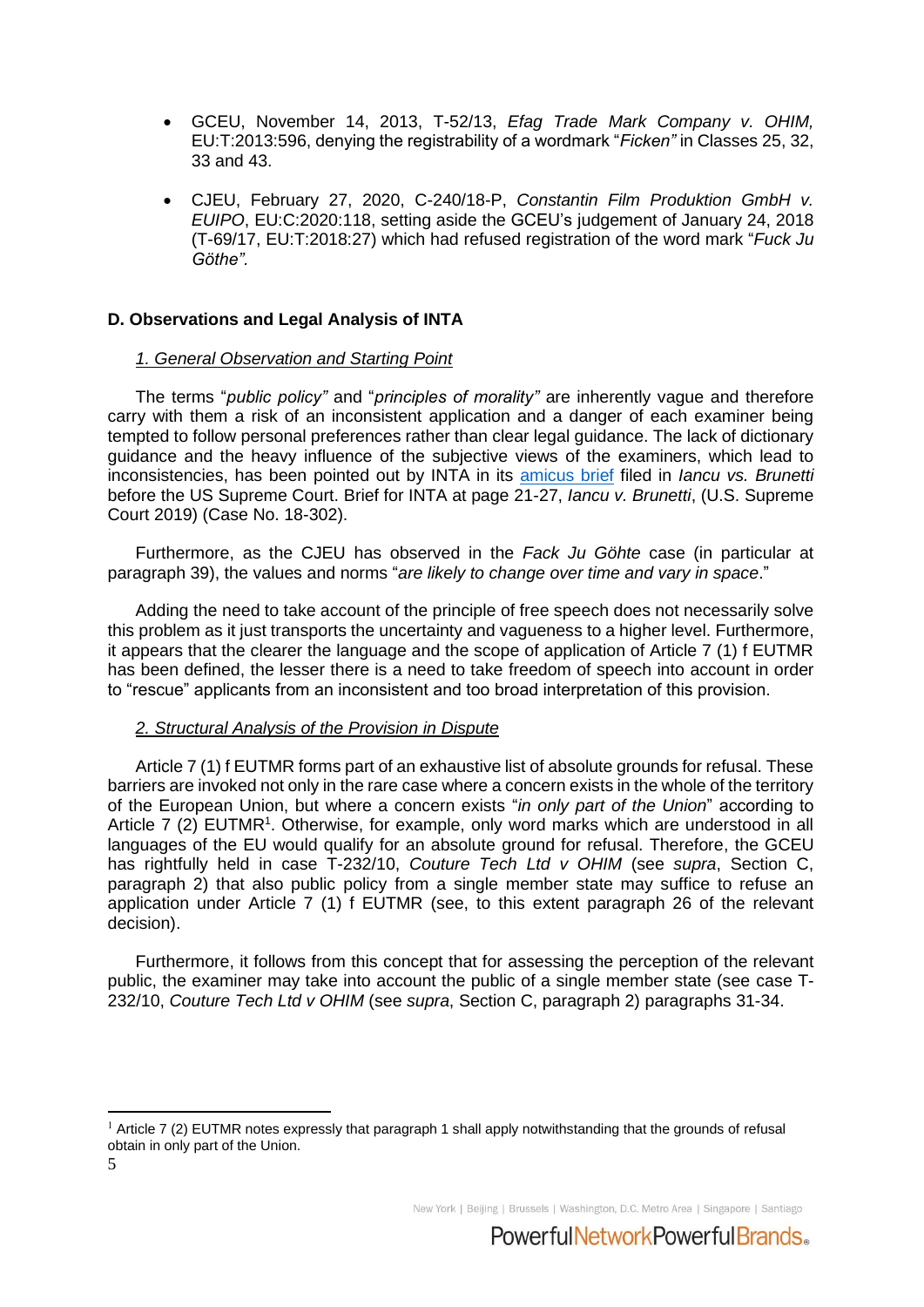Therefore, the perception of the national public of a single Member State may suffice to justify a refusal under this provision. $2$ 

## *3. The Examiner's Perspective*

The examiner represents the EUIPO. As an institution, the EUIPO is neither involved in the public policy of EU-member-states nor does it form part of any national public. As a consequence, the examiner necessarily has to undertake investigations into the local perception of the mark and public policy or accepted principles of morality at stake. The examiner however may well not be the final body to judge on the mark applied for registration. In the case of a dispute, the matter will be reviewed again before the Board of Appeal and possibly also before the GCEU/CJEU.

Against this background, the examiner necessarily can only rely for his/her ruling on public policy and/or accepted principles of morality which emanate from the level of EU member states, with a sufficient degree of clarity and reliability to be reviewed in a contentious process and on different levels, without causing doubts as to their existence and impact.

It is worth noting that in the case here, the examiner and the BoA have taken great effort to identify the possible connotations and public perception of the term "Covidiot" and that their findings do not raise any concerns in that regard. However, it also appears that the second step of the investigation as to whether the established content of the mark will be perceived as adverse to accepted principles of morality or adverse to public policy is somewhat weak and tentative and may therefore not satisfy the necessary degree of clarity and reliability mentioned above.

## *4. Interpretation of the Term "Public Policy"*

Both the EUIPO Guidelines for Examination<sup>3</sup> and the BoA's recent report on trademarks contrary to public policy or accepted principles of morality<sup>4</sup> stress that "*it appears from case*law that 'public policy' entails an objective assessment made in relation to imperative legislative *or administrative norms, while for 'accepted principles of morality', a subjective assessment is to be made in relation to normal, accepted conduct in a society at a certain point in time*" (see, to this extent, the BoA's report at paragraph 18).

However, the truth of the matter is that the term "*public policy"* is just as broad and vague as the term *"principles of morality*.*"* It raises a barrier to trademark registration and thus creates a tension with the principle of protection of intellectual property which under Article 17 (2) forms part of the EU Charter of Human Rights<sup>5</sup>. Against this background to safeguard the right of acquiring intellectual property, INTA takes the view that examiners of the EUIPO (and where appropriate the courts considering the same question) must be cautious when invoking public policy against the registrability of trademarks.

An examiner should therefore take a narrow approach and identify only those issues of public policy which (i) have been firmly established as an expression of the majority of the relevant national public and (ii) are laid down in a manner to be publicly understood and quoted

New York | Beiling | Brussels | Washington, D.C. Metro Area | Singapore | Santiago

<sup>&</sup>lt;sup>2</sup> Accordingly, there is no reason to object to the approach of the examiner to rely only on the public of Germany and the UK for which a common understanding of the term "Covidiot" was evidenced.

<sup>3</sup> *See* Guidelines for Examination in the Office, Part B Examination, Section 4, Chapter 7, Trade marks contrary to public policy or acceptable principles of morality (Article 7(1)(f) EUTMR).

<sup>4</sup> *See* Boards of Appeal, October 21, Case-law Research Report – Trade marks contrary to public policy or accepted principles of morality.

<sup>5</sup> Charter of Fundamental Rights of the European Union, (2012/C 326/02).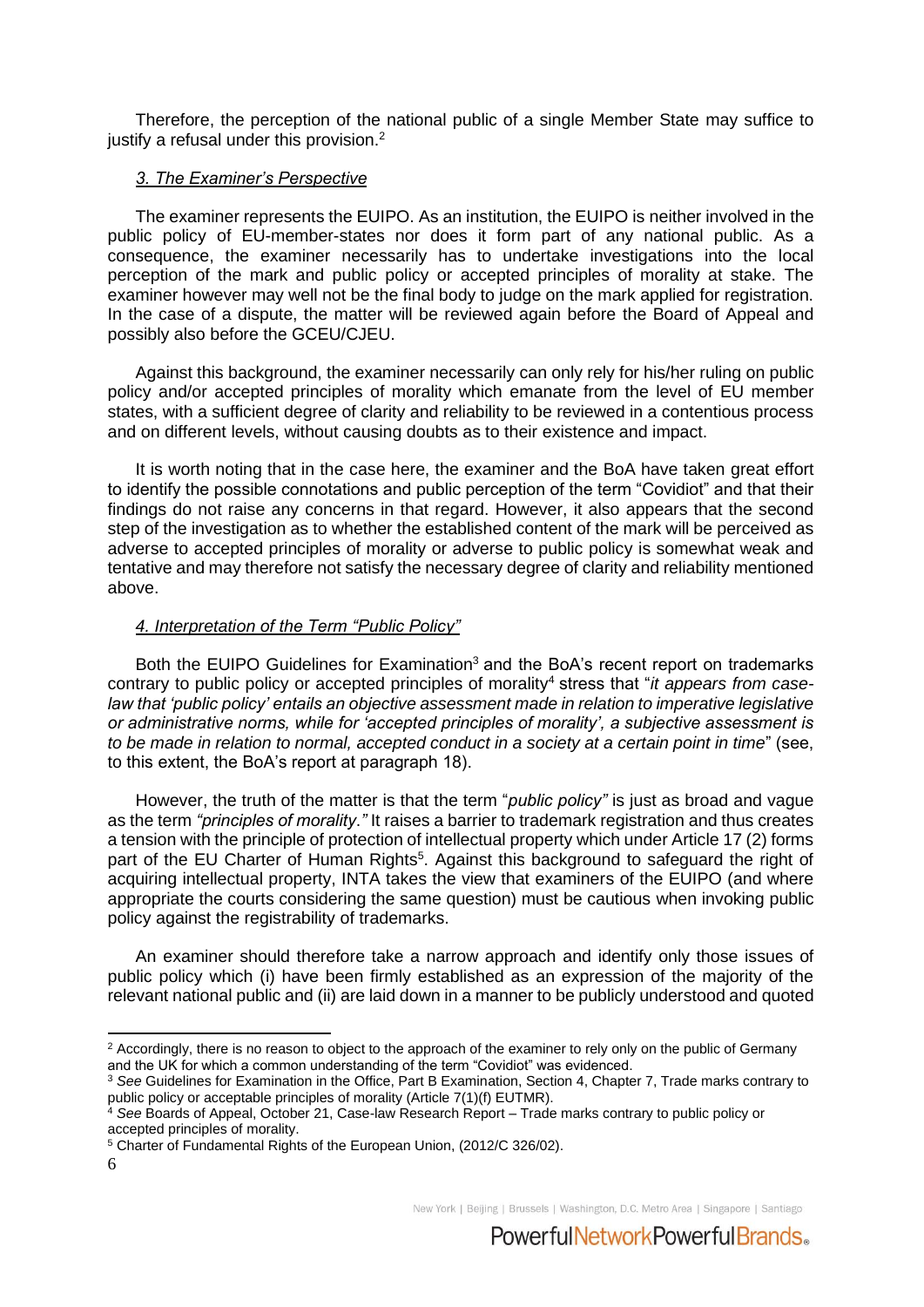in a uniform manner. Ideally, as it was the case in *Couture Tech Ltd v. OHIM* (T-232/10, see supra), public policy should also be clearly set out in applicable national laws.<sup>6</sup> In any case, the assessment should be determined according to the social consensus prevailing in society at the time of the assessment (CJEU, C-240/18 P, *Fack Ju Göthe*, paragraph 39; see *supra*, Section C, paragraph 2).

## *5. Interpretation of the Term "Principles of Morality"*

Article 7 (1) f EUTMR does not make reference to the principles of morality as such.<sup>7</sup> It rather refers to "accepted" principles of morality. This prefix gives an indication to the perception of the relevant public. As the perception of the relevant public also plays a decisive role in other areas of trademark law (for example for the process of establishing the content of a mark or the risk of confusion), there is at least some logic to taking this reference as a filter to better integrate the somewhat abstract and vague ground for refusal of "*principles of morality"* into the overall framework of EU trademark law.

In fact, this is exactly the approach which the Office and European courts appear to have taken:

➢ In case R/0495/2005-G for the application of a word mark "Screw You", the Office refused registration by express reference to a majority of the British and Irish public:

*"In the Office's opinion, a substantial proportion of ordinary citizens in Britain and Ireland whose values and standards are representative of society as a whole, would find the words "Screw You" offensive and objectionable".* 

- ➢ The General Court seeks to establish a relevant majority as the decisive factor as it excludes the perception of (irrelevant) minorities of either exceptionally puritan citizens or those citizens, who find even gross obscenity acceptable (see *Efag v. OHIM*, T-52/13 concerning the German word "Ficken" under paras 18- 27 with reference to the cases T-526/09 – Paki Logistics and T-417/19 - *¡Que buenu ye! HIJOPUTA);*
- ➢ The CJEU finally in its recent judgment on "*Fack Ju Göhte"* refers as well to the usual standard of the "perception of the relevant public" as follows:

*"[43] The examination to be carried out cannot be confined to an abstract*  assessment of the mark applied for, or even of certain components of it, but it *must be established, in particular where an applicant has relied on factors that are liable to cast doubt on the fact that that mark is perceived by the relevant public as contrary to accepted principles of morality, that the use of that mark in the concrete and current social context would indeed be perceived by that public as being contrary to the fundamental moral values and standards of society."* 

Namely, in this case the CJEU confirmed that the assessment of contradiction to accepted principles of morality is a concrete factual and not an abstract legal assessment. As the CJEU observed (paragraph 42, C-240/18 P), reiterating the

<sup>6</sup> The examiner was able to refer to Article 269/B of the Hungarian Criminal Code prohibiting the swastika, the insignia of the SS, the arrow cross, the hammer and sickle, the five-point red star or any other symbol representing one of those signs.

<sup>&</sup>lt;sup>7</sup> It therefore somewhat deviates from the language of Section 2 (a) Lanham Act of the US which directly quotes "immoral" or "scandalous" matter.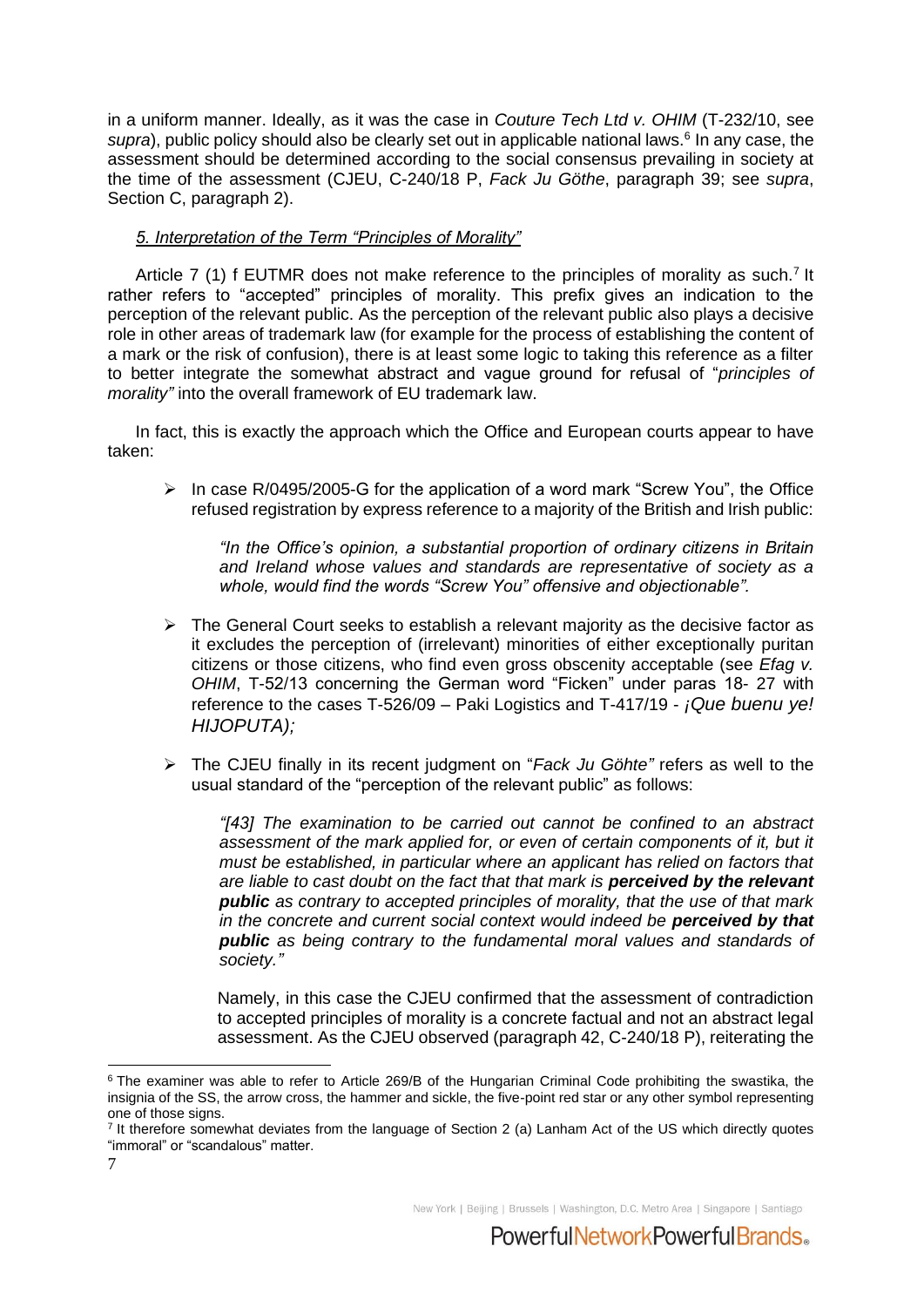factual nature of the assessment, the context in which the mark may be encountered is to be taken into account and, where appropriate, the particular circumstances of the part of the Union concerned, namely elements such as legislation and administrative practices, public opinion and, where appropriate, the way in which the relevant public has reacted in the past to that sign or similar signs, as well as any other factor which may make it possible to assess the perception of that public, are relevant.

#### *6. Procedure for Establishing Adverse Principles of Morality*

In the cases which have been decided so far, the Office and the European courts have been happy to identify a reliable common understanding of the content of a term in dispute and to rather take this as the perception of the relevant public without further consideration. The latest ruling of the CJEU concerning the Anglo-German word-construction "*Fack Ju Göthe"*  however, already suggests by its artificial construction that there is a connotation to parody which may cause a different perception of the public than the underlying terms "Fuck" or "Ficken". So, there may be more to the establishment of *"accepted principles of morality"* by reference to the relevant public than just looking at dictionaries and use in literature and media.

In this regard, INTA notes that the perception of the relevant public involves a factual assessment. In particular, and on the basis of excluding minorities as already established by case law, even the broader public may have a split perception. Against this background, INTA contends that to reliably support a narrow approach, it necessarily has to be **a majority of the relevant public** which perceives the mark in dispute as immoral to invoke this barrier to registration<sup>8</sup>, also with a view to ruling out the risk – acknowledged in the EUIPO Guidelines for Examination and the BoA's recent report on trademarks contrary to public policy or accepted principles of morality – that the wording of Article 7(1) f EUTMR could be applied subjectively so as to exclude trademarks that are not to the examiner's personal taste.

Further, INTA takes the position that as this is ultimately a factual assessment, the procedural rules of the EUIPO for the administration of filings and objections come into play. It follows that in cases where there is a doubt as to perception of a majority of the relevant public, the requirements of Article 95 (1) in cases other than an assessment of relative grounds ("*In proceedings before it the Office shall examine the facts of its own motion")* should be observed. The burden of proof therefore, should be on the EUIPO and the examiner must at least identify supportive factual circumstances – i.e. "contextual factors" – for a majority of the relevant public to invoke the bar of Article 7 (1) f EUTMR against an application. This is exactly in line with the approach of the CJEU in the "*Fack Ju Göthe*" ruling to take the "ex officio" competence of the EUIPO as an obligation:

*"As regards the latter claim in particular, it is important to note, first, that the General Court was required, in the judgment under appeal, to ascertain that EUIPO had not infringed Article 76 (1) of Regulation 207/2009 which, in proceedings concerning absolute grounds for refusal, requires the latter to carry out an ex officio examination of the facts and establish to the requisite legal standard the presence of such grounds."* (paragraph 55, C-240/18 P)

As the CJEU observed (paragraph 42, C-240/18 P), reiterating the factual nature of the assessment, the context in which the mark may be encountered is to be taken into account and, where appropriate, the particular circumstances of the part of the Union concerned,

New York | Beiling | Brussels | Washington, D.C. Metro Area | Singapore | Santiago

<sup>8</sup> <sup>8</sup> By this argument, INTA takes a further step from the notion in Fack Ju Göthe under para 52 of the judgment to take account of the great success of the movie under the same title, as a side-aspect of consideration.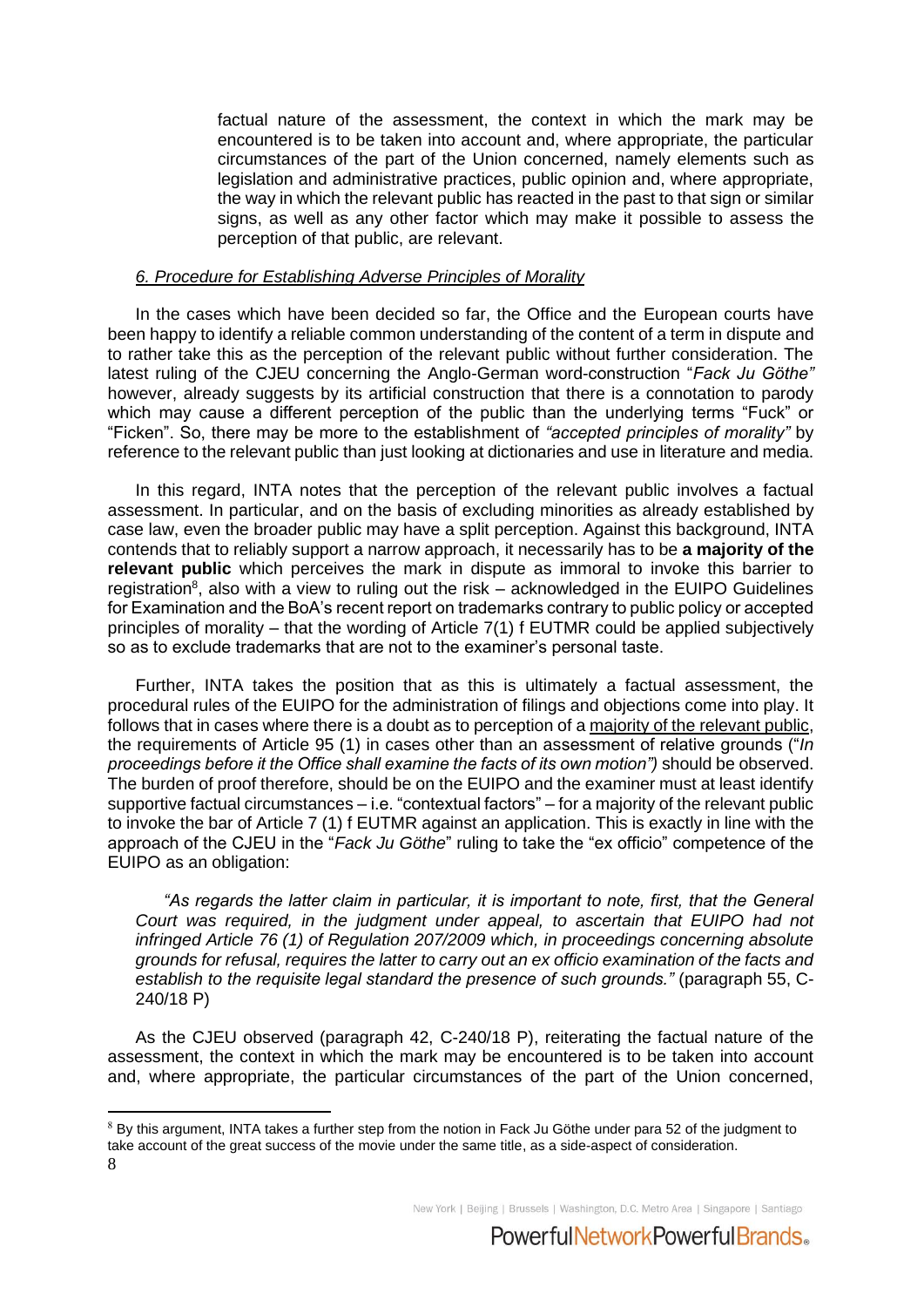namely "contextual" elements such as legislation and administrative practices, public opinion and, where appropriate, the way in which the relevant public has reacted in the past to that sign or similar signs, as well as any other factor which may make it possible to assess the perception of that public, are relevant.

## *7. Impact of Human Rights and Freedom of Speech*

At the outset, it is worth stressing that with regard to the EU Charter of Human Rights there is an immediate conflict between the catalogue of absolute grounds for refusal under Article 7 (1) EUTMR and the guarantee of protection for Intellectual Property Rights under Article 17 (2) of the EU Charter of Human Rights. Such tension is inherent to the EUTMR as a whole, as the principle of IP protection emanates on lower level in Article 9 (1) and 9 (2) EUTMR from the rights conferred by an EU trademark. Against this background there is no need specifically to refer to Article 17 (2) of the Charter of Human Rights. It is a much narrower and easier approach to note a tension in the sense of conflicting principles between Article 9 (1) ("*The registration of an EU trade mark shall confer on the proprietor exclusive rights therein"*) and 7 (1) EUTMR.<sup>9</sup> Such principles have to be balanced in each single case in which a trademark application might give rise to absolute grounds for refusal.

With specific regard to the freedom of expression and information as conferred under Article 11 of the EU Charter of Human Rights and – other than the guarantee of Intellectual Property Rights – also under Article 10 ECHR, it is not referred to in the operative text of the EUTMR. It is, however, noted expressly towards the end of recital No. 21 as follows:

## *"Furthermore, this Regulation should be applied in a way that ensures full respect for fundamental rights and freedoms, and in particular the freedom of expression."*

In the *Fack Ju Göhte* case the CJEU made it clear that freedom of expression applies also in the field of trademark law, and specifically in the assessment of the contrariety of a sign to the principles of morality under Article 7 (1) f EUTMR, by pointing out that "*freedom of expression, enshrined in Article 11 of the Charter of Fundamental Rights of the European Union, must, as EUIPO acknowledged at the hearing and as the Advocate General states in points 47 to 57 of his Opinion, be taken into account when applying Article 7(1)(f) of Regulation No 207/2009. Such a finding is corroborated, moreover, by recital 21 of Regulation No 2015/2424, which amended Regulation No 207/2009 and recital 21 of Regulation 2017/1001, both of which expressly emphasise the need to apply those regulations in such a way as to ensure full respect for fundamental rights and freedoms, in particular freedom of expression*" (see, to this extent, paragraph 56 of the relevant judgement).

Freedom of speech has a similar position to the absolute grounds for refusal which stand for various interests of the general public, and which have their impact on trademark law from the outside. Against this background, freedom of speech however has an opposite impact as it bears the potential to overrule the concerns from absolute grounds of refusal and to effect registration contrary to objections on absolute grounds. Moreover, freedom of speech has a particular impact on the grounds of public policy or public morals. Looking at the function of these two grounds to restrict the access to registration, freedom of speech has the capacity of limiting the impact of these two grounds i.e. to re-open the door to registration. In that regard, freedom of speech functions as a **reverse restriction**.

New York | Beiling | Brussels | Washington, D.C. Metro Area | Singapore | Santiago

 $9$  For a respective approach to the interpretation of Articles 3 (1) and 5 (1) TMD, see ECJ C-104/01 – libertel, paras 50 and 51.

<sup>9</sup>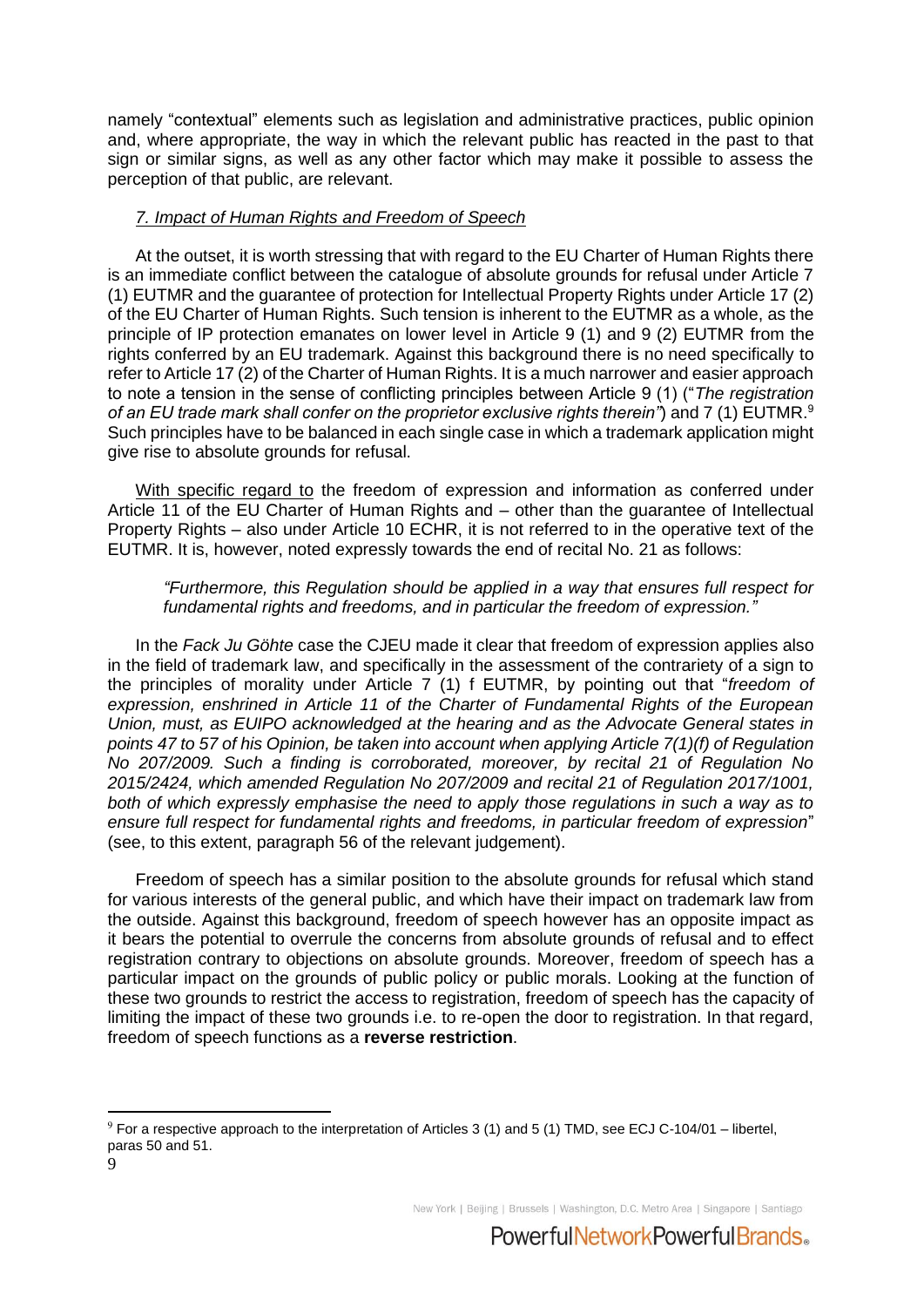In the role of a reverse restriction, freedom of speech limits the impact of Article 7 (1) f EUTMR in those cases in which it is invoked. As a practical guidance, one may take this into account in practice by not only asking for public policy, but rather public legal standards to object to registration on the one hand and not only for a possible majority of the relevant public, but rather for an existing established majority of the relevant public, on the other hand.

Further, INTA takes the position that it would be wrong to discount freedom of speech concerns because absolute grounds of refusal only affect the registrability of a trademark (and is therefore a restriction on the existence of a property right) while the use of the term by others remains free and unrestricted.<sup>10</sup> The value of a trademark registration is not tantamount to an unregistered trademark, even in jurisdictions where such unregistered rights are recognized. This follows from the very existence of trademark registration systems, which otherwise would be redundant and from the substantial benefits conferred by registration. In that context, what is called into play is on the one hand the applicant's interest in the registration of a "speaking" mark and on the other hand the public interest in not being confronted with marks which are contrary to accepted principles of morality. The right of free speech is affected, even by a mere denial of registration.

The right of property (Article 17 of the Charter on Human Rights) is effectively relevant as well as the right of freedom of speech. First of all, there is a group of trademarks which convey political messages as an indicator of origin for example for NGO's which have a need for registration to be protected. Secondly, recital 21 EUTMR would be redundant if the right of free speech would not already have its impact on registration. Thirdly, the approach to exclude the application of the principle of freedom of speech in the assessment of the registrability of a trademark would be tantamount to make the right of free speech subject to a condition and thus violate its character as a constitutional principle.

#### **E. Conclusions**

### *1. No Majority of the Relevant Public*

From the facts set out so far, neither the examiner, nor the First Chamber of the Board of Appeal, have been able to establish that the relevant public of the UK and of Germany would – aside from some negative connotations – consider the term "COVIDIOT" as violating public morality. In particular, there is no indication as to a majority of the relevant public being guided by such a perception. Moreover, there is no indication that public policy has been established to ban or to restrict the use of "Covidiot". Quite contrary, the absence of factual guidance concerning an adverse position of the relevant public against the usage of the term "COVIDIOT" prohibits the Office to invoke Article 7 (1) f EUTMR against the application for trademark registration.

### *2. Impact of the Right of Free Speech*

Preliminarily, by clearly stating that freedom of expression applies in the field of trademark law, and specifically in the assessment of the contrariety of a sign to the accepted principles of morality under Article 7 (1) f EUTMR, the judgement of the CJEU in *Fack Ju Göhte* has overruled the previous case law, whereby refusing a mark would not adversely affect the right to freedom of expression because it would not deprive the applicant of the opportunity to market its goods under the relevant mark.

New York | Beiling | Brussels | Washington, D.C. Metro Area | Singapore | Santiago

 $10$  This false argument appears in GC T-52/13 – "Ficken", paragraph 40 and in the objection of the examiner dated December 9, 2020, against the registrability of "Covidiot".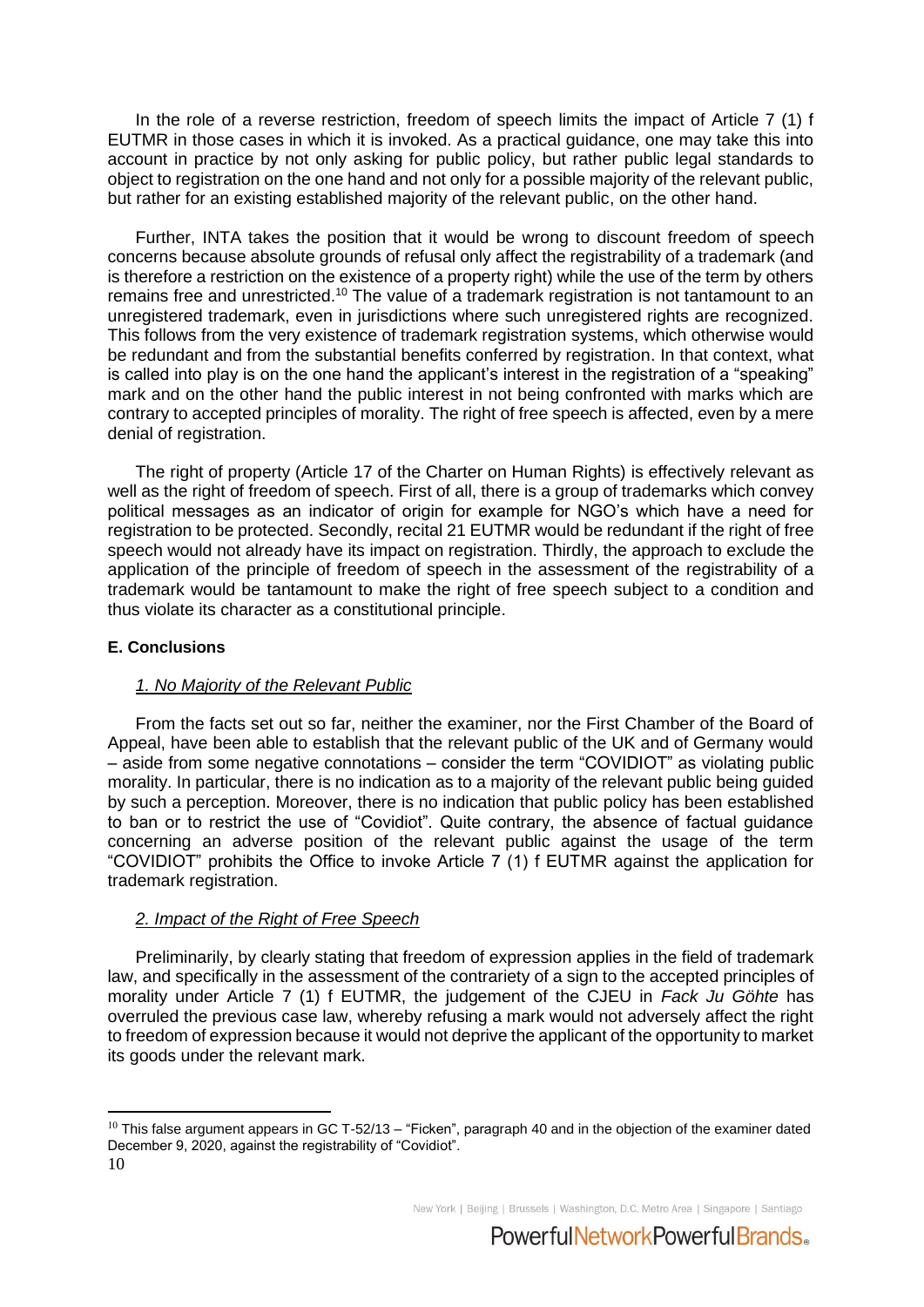Turning to the case at issue, it appears that the term "COVIDIOT" has been chosen on purpose to make use of a trademark in the public discourse about how to deal with the challenges of the COVID 19-pandemic. The individual intention of the applicant however is irrelevant. For the right of free speech to be invoked it suffices to note that the word "COVIDIOT" has emerged from public debate and designates attitudes and a behavior which is under dispute. Although it follows already from the application of inherent trade mark law, that abstract public morals cannot create a barrier to registration, in the absence of evidence of public perception of a majority of the relevant public, this result is even more supported by the impact of the right of free speech. To overcome this impact, controversial public policy must be laid down expressly and on the level of laws, or opposite principles of morality must be supported by a large majority of the relevant public. Neither of these provisos apply here. The freedom of speech clearly dominates and overrules any (tentative) concerns one may have in regard to the term COVIDIOT not being fully in line with public standards.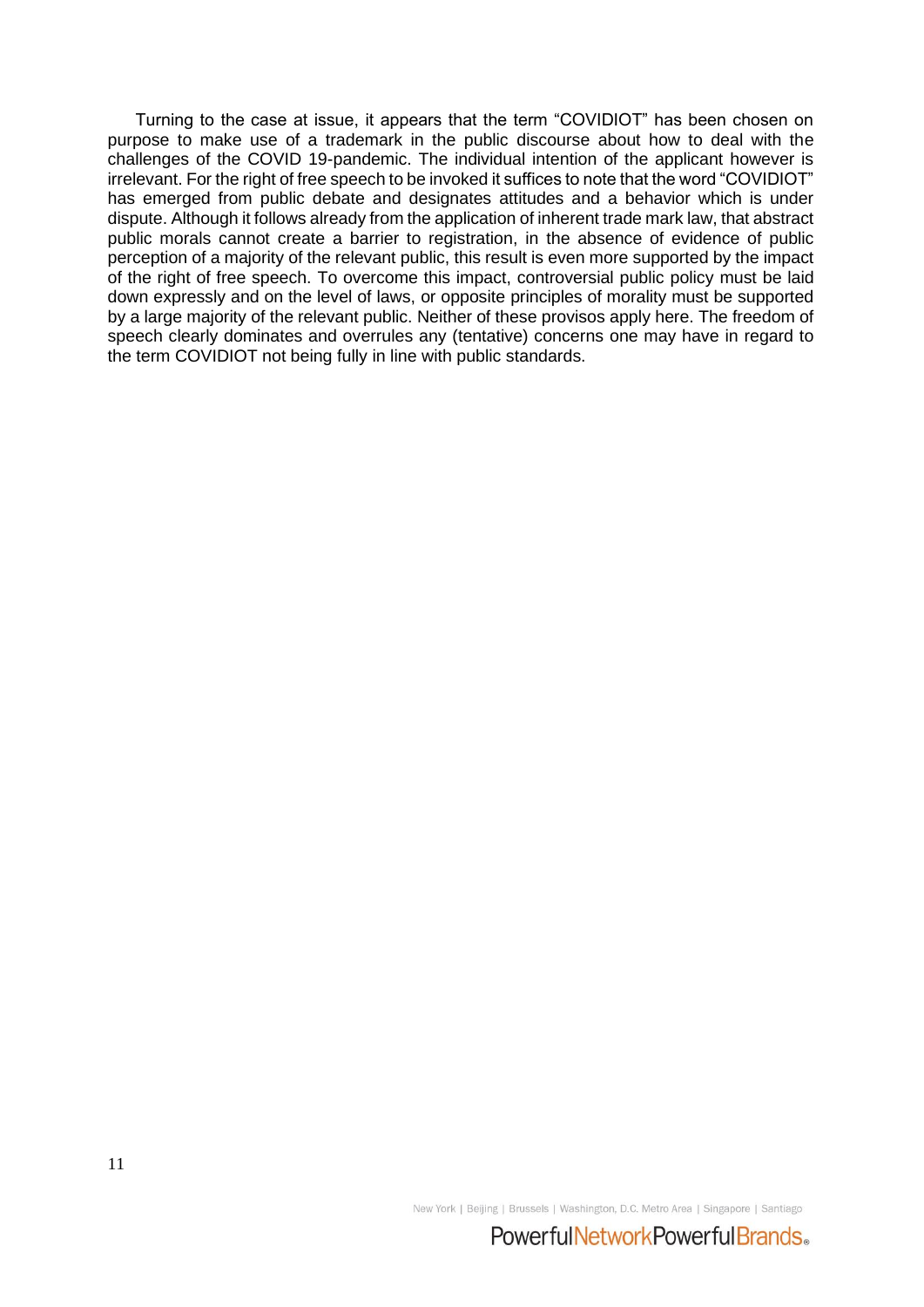## **ANNEX A**

## **INTA has filed the following** *amicus-type* **submissions before European Courts and Bodies:**

• Letter of submission on January 10, 2022, in the case *Harman International Industries, Inc v. AB SA* [\(C-175/21\)](https://www.inta.org/wp-content/uploads/public-files/advocacy/amicus-briefs/20220110-Harman-Intl-v-AB-SA-INTA-Amicus-Brief-Jan-2022.pdf)

• Letter of submission on December 2, 2021 in the case *[Monz Handelsgesellschaft lnternational](https://www.inta.org/wp-content/uploads/public-files/advocacy/amicus-briefs/081621_X_BV_v_Classic_Coach_Company_INTA_Amicus_Brief.pdf)  [mbH & Co. KG vs. Büchel GmbH & Co. Fahrzeugtechnik KG](https://www.inta.org/wp-content/uploads/public-files/advocacy/amicus-briefs/081621_X_BV_v_Classic_Coach_Company_INTA_Amicus_Brief.pdf)* [\(C-472/21\)](https://www.inta.org/wp-content/uploads/public-files/advocacy/amicus-briefs/20211202-Monz-v-Buechel-INTA-Amicus-Brief.pdf).

• Letter of submission on August 16, 2021 in the case *[X BV v. Classic Coach Company vof, Y, Z](https://www.inta.org/wp-content/uploads/public-files/advocacy/amicus-briefs/081621_X_BV_v_Classic_Coach_Company_INTA_Amicus_Brief.pdf)* [\(C](https://www.inta.org/wp-content/uploads/public-files/advocacy/amicus-briefs/081621_X_BV_v_Classic_Coach_Company_INTA_Amicus_Brief.pdf)  - [112/21\)](https://www.inta.org/wp-content/uploads/public-files/advocacy/amicus-briefs/081621_X_BV_v_Classic_Coach_Company_INTA_Amicus_Brief.pdf)

• Third Party Observations on July 2, 2021 in the cases *Iceland Foods Limited v. Icelandic Trademark Holding ehf* and R 1238/2019-1 *Iceland Foods Limited v. Islandsstofa (Promote Iceland), The Icelandic Ministry for Foreign Affairs and SA - Business Iceland* [\(R 1613/2019\)](https://www.inta.org/wp-content/uploads/public-files/advocacy/amicus-briefs/20210702_INTA-Europe-Amicus-BRIEF-Iceland-Final.pdf)

• Letter of submission on June 28, 2021 in the c*[ase Leinfelder Uhren GmbH & Co KG v. E. Leinfelder](https://www.inta.org/wp-content/uploads/public-files/advocacy/amicus-briefs/20210628_INTA-Europe-Amicus-BRIEF-Leinfelder-Final.pdf)*  [GmbH and others](https://www.inta.org/wp-content/uploads/public-files/advocacy/amicus-briefs/20210628_INTA-Europe-Amicus-BRIEF-Leinfelder-Final.pdf) [\(C-62/21\)](https://www.inta.org/wp-content/uploads/public-files/advocacy/amicus-briefs/20210628_INTA-Europe-Amicus-BRIEF-Leinfelder-Final.pdf)

- Third Party Observations on April 1, 2021 in the *case [EUROMADI IBERICA, S.A./ Zorka](https://www.inta.org/wp-content/uploads/public-files/advocacy/amicus-briefs/INTA-Amicus-Brief-EUIPO-Grand-BoA-Case-R-964_2020-4-FV.pdf)  [Gerdzhikova](https://www.inta.org/wp-content/uploads/public-files/advocacy/amicus-briefs/INTA-Amicus-Brief-EUIPO-Grand-BoA-Case-R-964_2020-4-FV.pdf)* [\(R 964/2020-4\)](https://www.inta.org/wp-content/uploads/public-files/advocacy/amicus-briefs/INTA-Amicus-Brief-EUIPO-Grand-BoA-Case-R-964_2020-4-FV.pdf)
- Third Party Observations on March 3, 2021 in the cases *The Estate of the Late Sonia Brownell Orwell ./. EUIPO* [\(R 1719/2019-5 and R 1922/2019-5\)](https://www.inta.org/wp-content/uploads/public-files/advocacy/amicus-briefs/INTA-Third-Party-Observations-EUIPO-Grand-BoA_Titles.pdf)
- Third Party Observations on February 24, 2021 in the case *The Estate of the Late Sonia Brownell Orwell ./. EUIPO* [\(R 2248/2019-5](https://www.inta.org/wp-content/uploads/public-files/advocacy/amicus-briefs/INTA-Third-Party-Observations-EUIPO-Grand-BoA-Case-R-2248-2019-5.pdf))
- Letter of submission on December 23, 2020 in the [case](https://www.inta.org/wp-content/uploads/public-files/advocacy/amicus-briefs/INTA_Europe_Amicus_BMW-Acacia_Amicus_Submission.pdf) *ACACIA S.R.L v. Bayerische Motoren Werke Aktiengesellschaft* [\(C-421/20\)](https://www.inta.org/wp-content/uploads/public-files/advocacy/amicus-briefs/INTA_Europe_Amicus_BMW-Acacia_Amicus_Submission.pdf)
- Third Party Observations on December 1, 2020 to EUIPO Grand Board in [case](https://www.inta.org/wp-content/uploads/public-files/advocacy/amicus-briefs/INTA_Third_Party_Observations_EUIPO_Grand_BoA_Case_R_1304_2020-G.pdf) *Der Grüne Punkt Duales System Deutschland GmbH ./. Halston Properties, s.r.o. GmbH* (R [1304/2020-G\)](https://www.inta.org/wp-content/uploads/public-files/advocacy/amicus-briefs/INTA_Third_Party_Observations_EUIPO_Grand_BoA_Case_R_1304_2020-G.pdf)
- Letter of submission to Novartis AG on September 28, 2020, in Joint Cases C-254/20 *Novartis AG v. Impexeco NV* and C-254/20 *Novartis AG v. PI Pharma NV* [\(C-253/20 and C-254/20\)](https://www.inta.org/amicus-brief/joint-cases-c-253-20-novartis-ag-v-impexeco-nv-and-c-254-20-novartis-ag-v-pi-pharma-nv/)
- Letter of submission to Novartis AG on August 27, 2020, in Joint cases C-147/20, *Novartis Pharma GmbH v. Abacus Medicine A/S* and C-224/20*, Merck Sharp & Dohme B.V. et al. v. Abacus Medicine A/S et al.* [\(C-147/20 and C-224/20\)](https://www.inta.org/wp-content/uploads/public-files/advocacy/amicus-briefs/INTA_Europe_Amicus_Novartis_Brief_FINAL.pdf)
- Statement of Intervention on January 6, 2016, in the case *DHL Express (France) v EUIPO* [\(T-](http://www.inta.org/Advocacy/Documents/2016/GC%20EU%20Statement%20of%20intervention%20INTA%20WEBSHIPPING%20TdH%2006.01.2016%20(ENG).pdf)[142/15\)](http://www.inta.org/Advocacy/Documents/2016/GC%20EU%20Statement%20of%20intervention%20INTA%20WEBSHIPPING%20TdH%2006.01.2016%20(ENG).pdf).
- Statement of Intervention on April 25, 2014 in the case *Voss of Norway v OHIM* [\(C-445/13 P\).](https://www.inta.org/INTABulletin/Documents/Vos%20Brief%202014.pdf)
- Written Observations on March 16, 2010 in the case *Nokia Corporation v. Her Majesty's Commissioners of Revenue and Customs* (HMRC) [\(C-495/09\).](https://www.inta.org/Advocacy/Documents/INTANokiaHMRCECJ.pdf)
- Letter of submission to Specsavers International Healthcare Limited on August 23, 2012 in the trademark case *Specsavers International Healthcare Limited & others vs Asda Stores Limited*